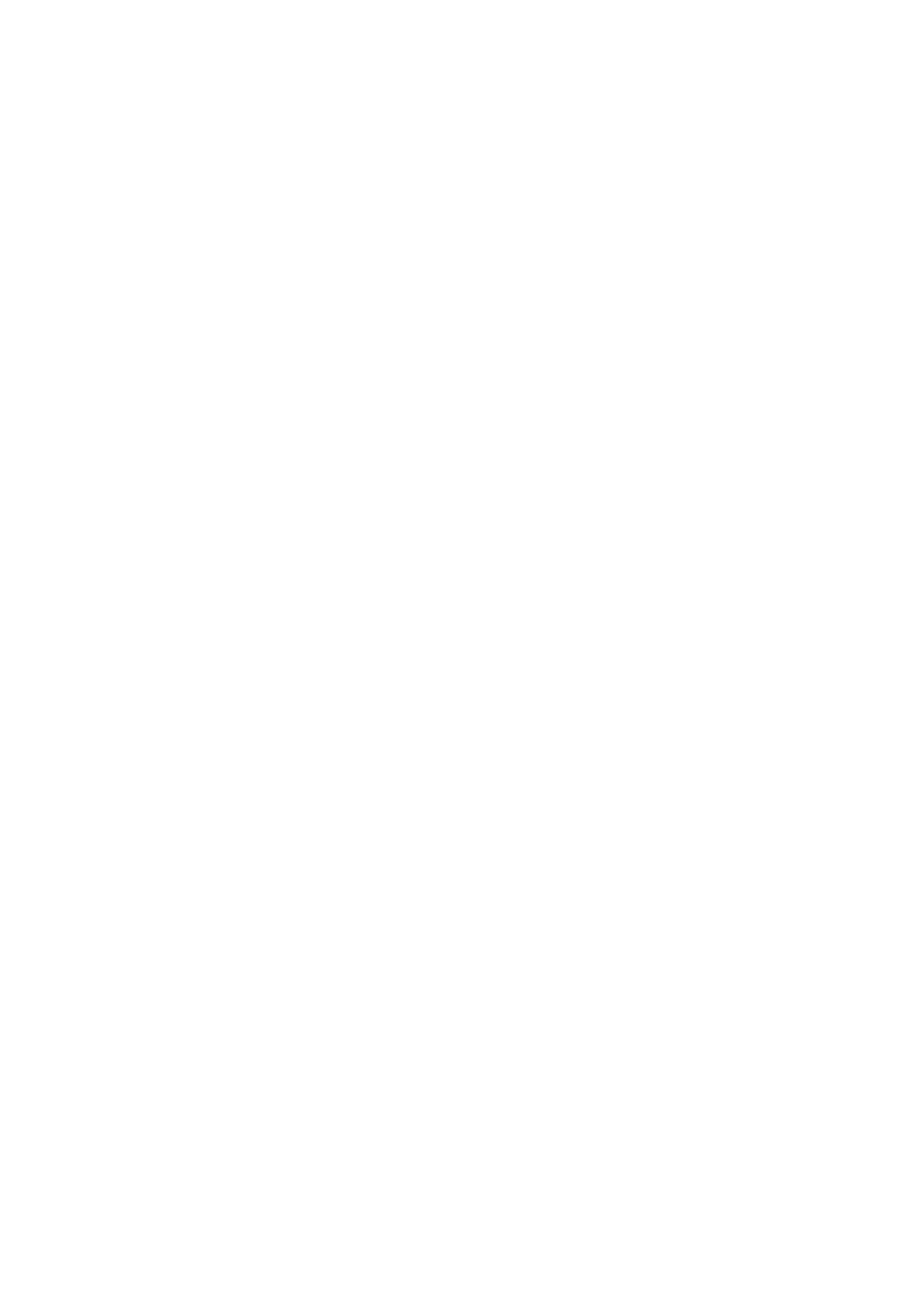## THE BIS INTERNATIONAL BANKING STATISTICS: STRUCTURE AND ANALYTICAL USE

- This study provides an introductory overview of the international banking statistics (IBS) compiled and published by the Bank for International Settlements (BIS). These consist of the locational banking statistics (LBS) and the consolidated banking statistics (CBS). Both the LBS and the CBS offer specific advantages for the analysis of developments in global banking on an aggregate country basis. For example, the former are particularly suited for assessing trends in international interbank markets including interoffice positions of global banking groups, foreign currency exposures and historical breakdowns of external positions by type of instrument. The latter allow for the analysis of global banks' consolidated positions (on a country aggregated basis), in line with consolidation practices adopted in accounting and by banking supervisors, and offer historical data on maturities of external positions. It is crucial to be aware of the comparative advantages (and disadvantages) of the LBS and CBS when conducting investigations with the BIS IBS; however, they are not always clear at first sight. Hence, when starting to use these statistics, initially they may look like a big puzzle; one has to know where to find the specific pieces and how they fit together. The aim of this article is to demonstrate how this puzzle can be solved for analyses of specific dimensions of global banking. Abstract
- Global banking has expanded markedly over the last 30 years, both in terms of crossborder capital flows and entry in local markets overseas. This process occurred in parallel with the globalization of international trade and integration of international financial markets, while changes in the banking regulatory environment both in home and host countries played an important role as well [CGFS (2010c), Merck *et al.* (2012), Gambacorta and Van Rixtel (2013)]. The rapid advance of global banking had important repercussions for funding and liquidity management at the institutions involved, resulting in the emergence of new bank business models operating on a global scale. 1 Introduction

The international banking statistics (IBS) compiled and published by the Bank for International Settlements (BIS) are arguably the best source available to monitor and analyze developments in global banking, using uniform and consistent statistical concepts of international banking activity across countries.<sup>1</sup> These statistics are reported at an aggregated country rather than individual bank level, in order to maintain the confidentiality of the individual banks that report the statistics to their respective central bank. The BIS produces the IBS under the auspices of the Committee on the Global Financial System (CGFS) and in close cooperation with central banks worldwide which provide the BIS with these data. These statistics have been collected on a voluntarily basis since the 1960s to monitor the growing international activities of banks [CGFS (2012)]. Important revisions were prompted by turmoil hitting developing countries in the 1970s and 1980s and by the Asian crisis of 1997-1998. More recently, the global financial crisis of 2007-2009 that affected advanced economies in particular led to important enhancements in order to improve the coverage of the IBS. These enhancements have been phased in over several

<sup>1</sup> These statistics have seen increasing use in recent years in academic investigations, for example on the determinants of the international diversification of banks and cross-border banking flows [Buch (2003), Papaioannou (2009), Blank and Buch (2010), Houston *et al.* (2012), Ongena *et al.* (2013), Shirota (2013), Reinhardt and Riddiough (2014)], banks' international portfolio and funding adjustments and global liquidity and monetary policy spillovers in the context of the 2007-2009 global financial crisis [Cetorelli and Goldberg (2011), Bruno and Shin (2015a and 2015b), Cerutti *et al.*  (2015a and 2015b)], and the impact of the European Monetary Union on financial integration [Spiegel (2009)]. The IBS are also widely used in press coverage of global banking, mostly to describe very general tendencies.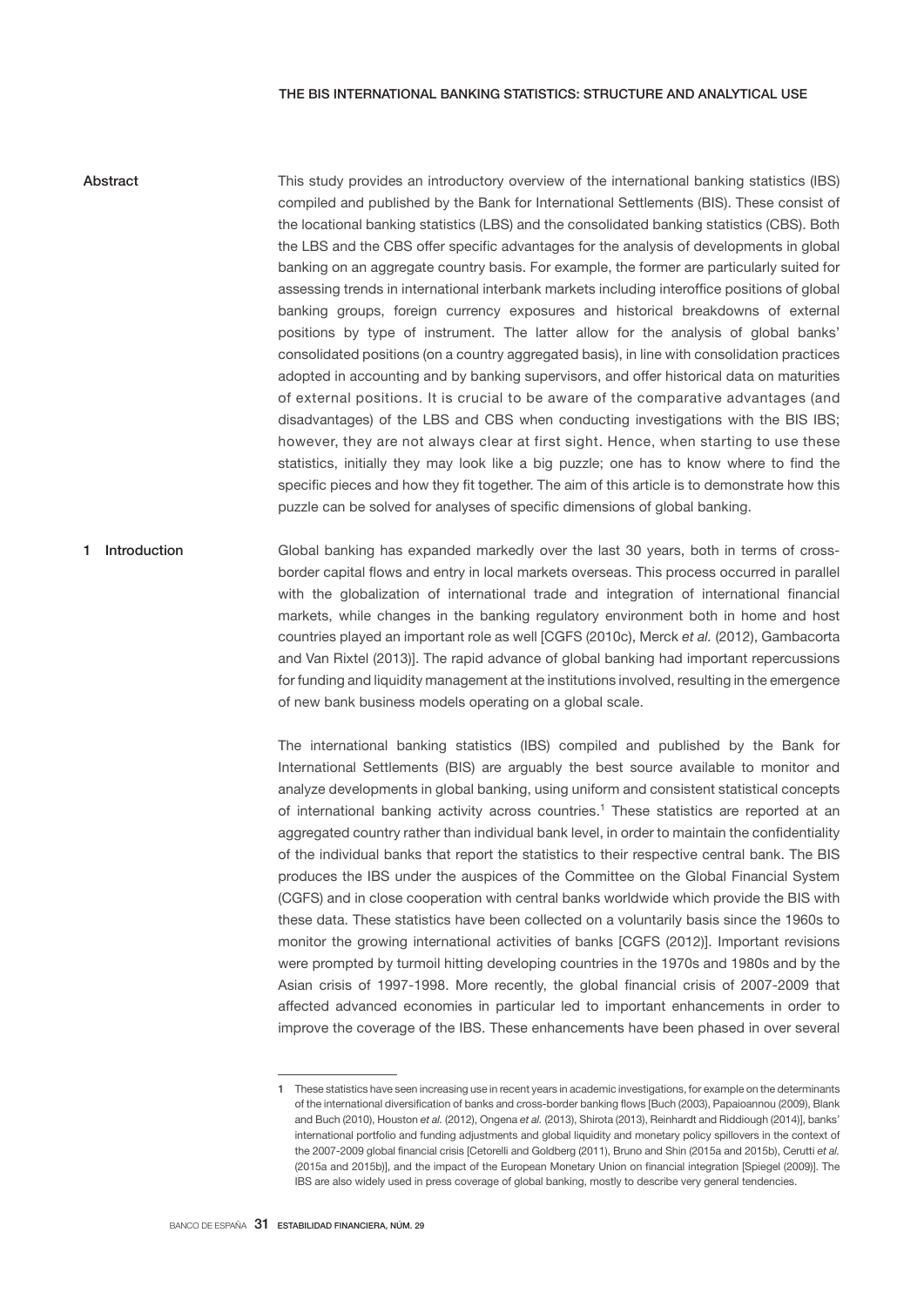years, starting from end-June 2012 [Avdjiev *et al.* (2015)] and most importantly include the reporting of domestic positions, which until then were not covered. The number of reporting countries has increased steadily over time, although several important countries do not participate yet, including Argentina, China, Poland, Russia and Saudi Arabia.<sup>2</sup>

This article provides a comprehensive overview of the structure of the BIS IBS and provides examples of their analytical use. Section 2 provides an explanation of the two main sets of data available in the IBS, which are the locational banking statistics (LBS) and the consolidated banking statistics (CBS). We discuss in detail their comparative advantages and disadvantages in analyzing developments in global banking. As these differences may be best understood by concrete examples, we assess various dimensions of global banking in Section 3 by using the actual data available in the two sets of statistics. These include the "big picture" trends in global banking (section 3.1), global banking business models (section 3.2), foreign currency exposures of sectors and countries (section 3.3) and the impact of the 2010-2012 euro area financial crisis on global banking (section 3.4). Section 4 summarizes the recent data enhancements and concludes.

The BIS compiles and publishes two quarterly sets of statistics on international banking activity: The locational banking statistics (LBS) and the consolidated banking statistics (CBS) [BIS (2013a, 2015a and 2015b)]. In this section, we shall provide the main characteristics of these statistics and highlight their differences, which are important in order to understand their respective comparative advantages for analysis of particular aspects of global banking. 2 Methodology and structure of the BIS international banking statistics

> Prior to this comparative overview, we want to introduce the main methodological concepts that are used in the BIS international banking statistics (IBS). First, positions (both assets and liabilities) in the IBS are reported according to different *counterparties.* These can be a country (for example all claims of banks in Spain on the counterparty country "US"), a sector such as banks (for example all claims of banks in Spain on the counterparty sector "all other reporting banks in the world") and a *sector of a country* (for example, all claims of banks in Spain on the counterparty "banks in the US").

> Second, data on external positions are reported following *different types of positions. Crossborder* positions include asset or liability positions vis-à-vis various counterparties located in a country other than the country of residence of the reporting banking office (for example, lending by banks in Spain to banks in the US would be reported as cross-border claims of banks in Spain vis-à-vis the US banking sector). *Local positions in foreign currencies* include asset or liability positions with a counterparty located in the same country as the banking office and which are denominated in a currency other than the domestic currency of the country (for example, lending by the offices of Spanish banks in the US denominated in euros to banks in the US). *Cross-border positions* and *local positions in foreign currencies* combined are reported as *international positions. Local positions in local currencies* include asset or liability positions with a counterparty located in the same country as the banking office and which are denominated in the domestic currency of the country (for example, lending by the offices of Spanish banks in the US denominated in US dollars to banks in the US). The *international positions* combined with the *local positions in local currencies* are reported as *foreign positions.* An overview of the various positions is presented in Table 1.

<sup>2</sup> In other words, no data are available for the external (i.e., foreign, international, cross-border) exposures of the banking systems of these countries. In contrast, exposures of the banking systems of reporting countries to Argentina, China, Poland, Russia, Saudi Arabia and other non-reporting countries are available (for example German banks on Argentina, US banks on China, etc.).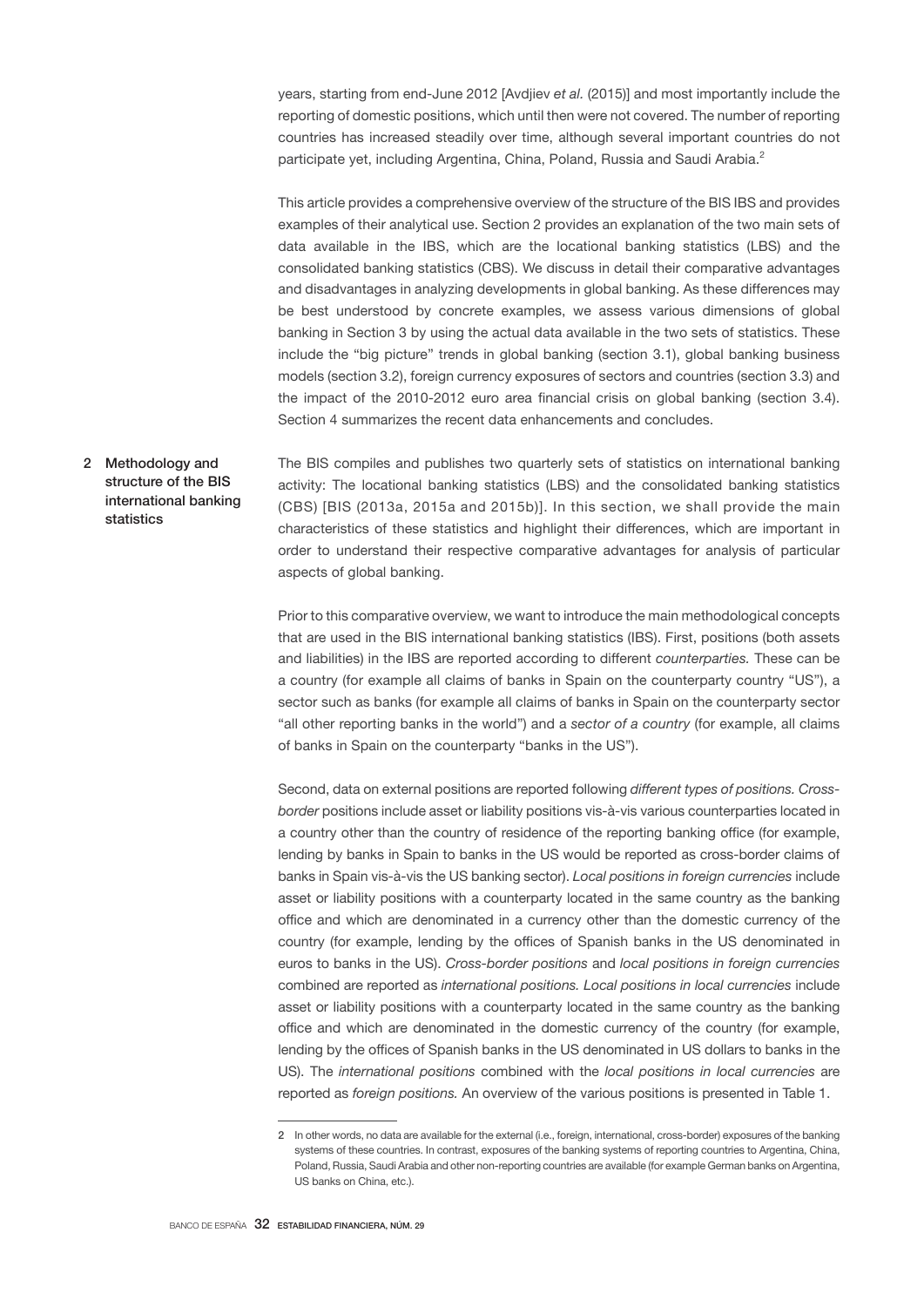## TYPES OF EXTERNAL POSITIONS REPORTED IN BIS IBS TABLE 1

Cross-border positions

| + Local positions in foreign currencies |
|-----------------------------------------|
|                                         |

= International positions

+ Local positions in domestic currencies

= Foreign positions

The LBS measure claims and liabilities, including inter-office positions, of banking offices resident in reporting countries. Their coverage is the broadest of the statistics available in the IBS, capturing positions of banking offices located in 44 reporting countries on counterparties resident in each of over 200 countries [Avdjiev *et al.* (2015)]. The LBS are compiled following principles that are consistent with balance of payments statistics, meaning that their compilation is based on the residence of entities. Moreover, the data are not adjusted for intra-group positions between offices of the same banking group. In other words, the data are *not consolidated.* Table 2 provides a summary of the main characteristics of the LBS. 2.1 LOCATIONAL BANKING STATISTICS (LBS)

> The LBS are particularly useful to analyze the *geography* of international banking, as they show the country of residence and the sector of the reporting banks' counterparties and the residence and nationality of the reporting banks. Hence, these statistics are best suited for analyzing interconnections in global banking at the country level, including the transmission of shocks across countries via globally operating banks [BIS (2015a), Bernanke *et al.* (2011) and Bruno and Shin (2015a and 2015b)]. We use these statistics to analyze changes in cross-border claims of all reporting banks vis-à-vis the country of residence of their counterparties in Chart 3.

> A major advantage of the LBS is that they include data on the *currency denomination* of positions. This currency breakdown allows for an analysis of various dimensions of global

## MAIN CHARACTERISTICS OF BIS IBS (a) TABLE 2

Reporting Reporting Consolidated Type<br>countries Consolidated of position of position Residence of reporting bank Nationality of reporting bank Residence of counterparty Currency of denomination Instrument Maturity Locational banking statistics <br>  $\begin{array}{ccc}\n & 44 & \text{No} \\
& \text{Claims and} \\
& \text{lightities}\n\end{array}$ while the version of the version of the version of the version of the version of the version of the version of  $N$ o\* Data by residence and the control of the control of the control of the control of the control of the control of the control of the control of the control of the control of the control of the control of the control of the c Historical data by nationality (b) and the set of the set of the set of the set of the set of the set of the set of the set of the set of the set of the set of the set of the set of the set of the set of the set of the set  *Enhanced data by nationality* (B) *Yes Yes No* Consolidated banking statistics (d)  $\gamma$  / Yes Claims\* No Yes Yes No (e) No<sup>\*</sup> Immediate counterparty basis and the state of the state of the state of the state of the state of the state of the state of the state of the state of the state of the state of the state of the state of the state of the sta UKSiL@SDQiRJ A@RiR 25

SOURCE: Modified from Avdiiev et al. (2015).

NOTE: \* Some enhancements have been implemented in recent years for these dimensions, starting from end-June 2012 for the LBS and end-2013 for the CBS, and at a different pace by each reporting authority.

Hence, the new data are incomplete in the initial periods and cannot be used for historical analysis before Q2 2012 respectively Q4 2013. Therefore, we do not include the enhancements in this simplified overview table. See Avdjiev et al. (2015) and section 4 for more specific information on the enhancements.

a Yes indicates breakdowns that are jointly and synchronously reported.

**b** Reported prior to end-June 2012.

c Reported since end-June 2012.

d Details reported for claims and other potential exposures

e Except local positions of foreign affiliates denominated in local currencies.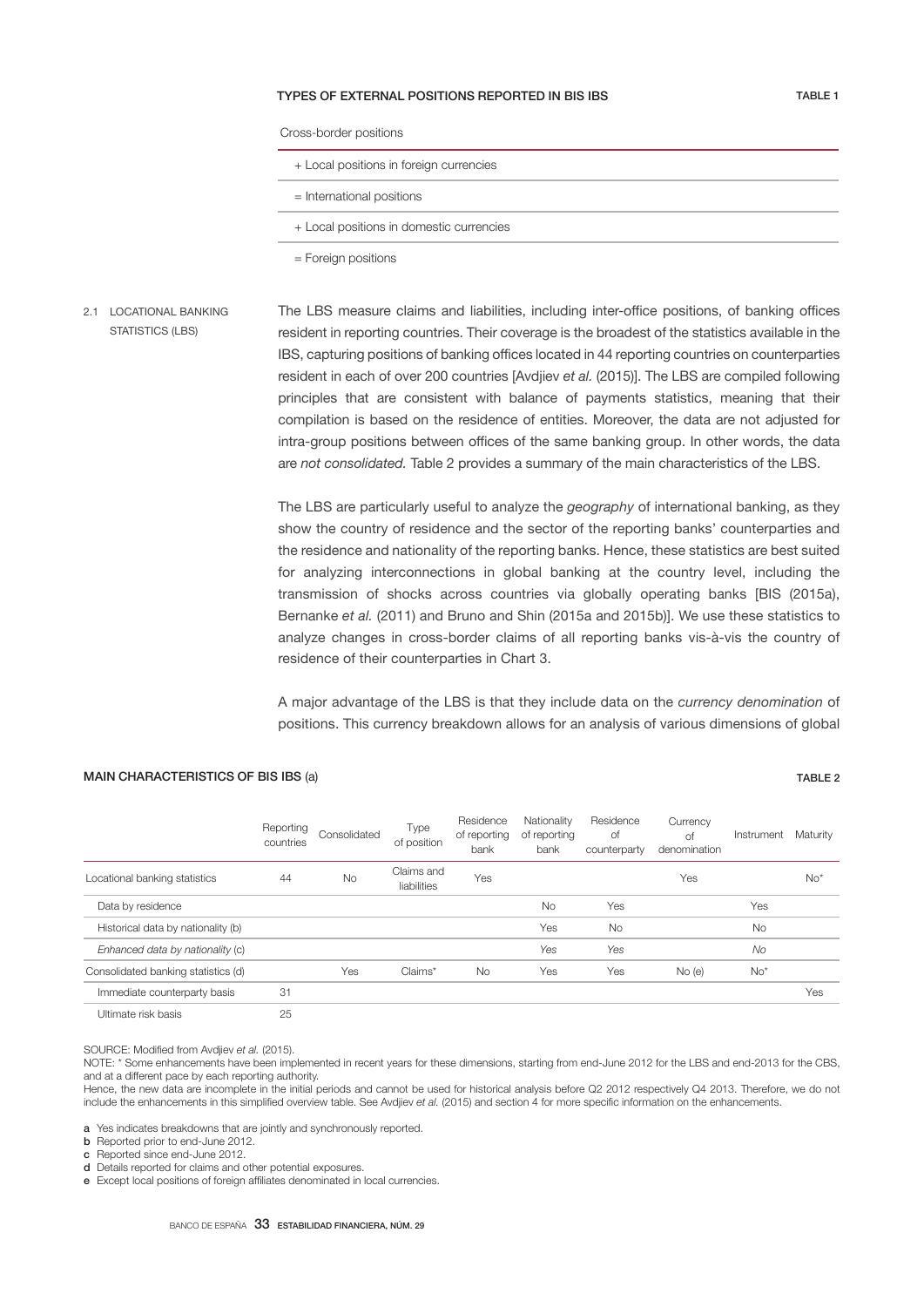banking, for example the importance of the major international currencies in cross-border credit flows, currency exposures of reporting banking systems and countries, and the role of European banks in US dollar intermediation outside the US [McGuire and Von Peter (2009), BIS (2015a), Shin (2012)]. It also allows for an analysis of currency mismatches, for example between assets and liabilities of reporting banking systems. We shall use the data on currency breakdowns in the LBS to analyze changes in the currency denomination of cross-border positions (Chart 7) and the US dollar exposures of major emerging market economies (Chart 8) in section 3.3. Another advantage of the currency breakdown available in the LBS is that it enables the BIS to calculate exchange rate adjusted changes in the amounts outstanding of the various positions covered. This is important, as the international banking statistics are reported in US dollars. Hence, the value in US dollars of positions denominated in non-dollar currencies will be affected by changes of the latter's exchange rates vis-à-vis the US dollar. For example, a given cross-border position denominated in euros will increase in US dollar terms, when the euro appreciates against the US dollar. The exchange rate adjusted flows correct for these valuation effects and hence allow for much better interpretations of developments. We shall use exchange rate adjusted data to analyze changes in cross-border positions in Charts 3, 6, 7 and 10.<sup>3</sup>

The LBS also include historical data on the non-consolidated positions of banks by their *nationality* (see Table 2), defined by the country where there headquarters is located. These statistics used to be rather limited, as the country of residence of the counterparty was not covered, but this shortcoming has been eliminated by recent data enhancements (see Table 2, in italics). The LBS by nationality data include breakdowns of interbank positions in interoffice positions (of the same banking group) and positions vis-à-vis other banks (or unrelated banks). Hence, they are particularly suited to analyze changes in the global funding of national banking systems, including their use of international interbank markets. We provide an example of this analysis in Chart 6 in section 3.2.

The LBS do not include historical coverage of a broad set of maturities of the various external positions (see Table 2). In contrast, this information is available in the consolidated banking statistics, which we discuss in the next section.

The BIS consolidated banking statistics (CBS) capture the worldwide consolidated positions of internationally active banking groups headquartered in reporting countries [BIS (2013a, 2015a and 2015b)]. Currently, banking groups from 31 countries report the CBS. These statistics are designed to analyze the exposure of internationally active banks of different nationalities to individual countries and sectors. Thus, banks are classified only by *nationality* [see Table 2; for example Spanish banks, i.e., banks with their headquarters (HQ) in Spain]; consolidated data by the residence of the banks (all banks in Spain) are not available. The global coverage of banks' affiliates in the CBS makes them more complete than the LBS, which capture only the positions of banks' affiliates in LBS-reporting countries. Consequently, the CBS offer a more useful measure of the total risk exposure of a reporting banking system than do the LBS [Avdjiev (2010)]. The consolidated data include the claims of reporting banks' foreign affiliates but exclude intragroup positions, similarly to the consolidation approach followed by banking supervisors and in line with international accounting practices. Hence, the CBS are particularly useful to compare the global banking business models adopted by different national banking systems. We provide examples of this analysis in section 3.2 (Charts 4 and 5). 2.2 CONSOLIDATED BANKING **STATISTICS** 

<sup>3</sup> These exchange rate adjusted changes are also adjusted for breaks in the series arising from changes in methodology, reporting practices or the population of reporting banks (for example impact of cross-border mergers and acquisitions involving reporting banks).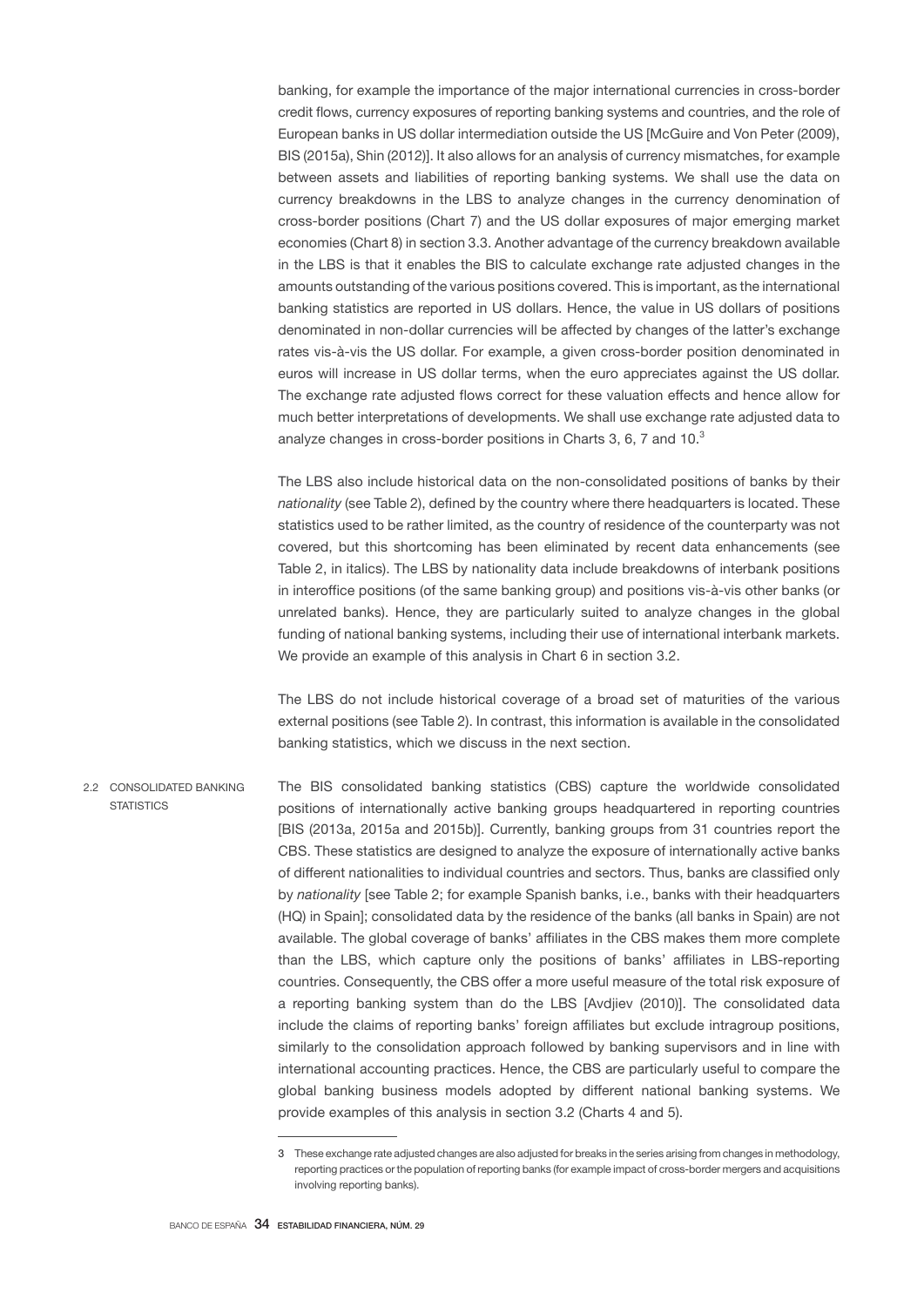Unlike the LBS, the CBS do not provide currency breakdowns (see Table 2) and thus the BIS is not able to calculate exchange-rate adjusted quarterly changes. Comparisons of amounts outstanding between periods are thus affected by movements in exchange rates [BIS (2015b)]. The CBS are compiled in two different ways: by *immediate counterparty* and by *ultimate risk.* The immediate counterparty is the entity with whom the bank contracts to lend or borrow. Ultimate risk takes account of instruments that mitigate credit risk, i.e., that transfer the bank's credit exposure from one counterparty to another, such as collateral, guarantees and credit protection bought.

It is beyond the scope of this article to go into the details of these two subsets of the CBS.<sup>4</sup> At this juncture, it suffices to be aware that they serve different analytical purposes. The CBS on an *immediate counterparty basis* can be used to gauge the importance on a consolidated basis of national banking systems in global credit intermediation and to assess the dependence of borrowing countries on foreign bank creditors. Examples of the former are Chart 1 (section 3.1), while Chart 2 (section 3.1) and Charts 4 and 5 (section 3.2) cover the latter dimension. Furthermore, the CBS on an immediate counterparty basis are the only statistics in the BIS IBS providing historical data on *maturities* of claims (see Table 2).

The CBS on an *ultimate risk basis* are widely used to gauge reporting banks' exposures to different countries and sectors. An advantage of these statistics is that they provide historical data on reporting banking systems' exposures to the *public sector.* Consequently, these statistics gained widespread attention in the context of the euro area sovereign debt crisis of 2010-2012, as they could be used to measure the development of banking systems' exposures to specific euro area sovereigns. An example is provided in Chart 9 in section 3.4.

The CBS are particularly useful to analyze *major trends in global banking,* especially with respect to the contribution of *national banking systems* to global credit intermediation, as these statistics are structured by the nationality of reporting banks and reported on a worldwide consolidated basis, i.e. excluding positions between offices of the same banking group. One of the most striking trends in global banking in recent years has been the retreat of banks headquartered in the euro area. On a consolidated basis, their share in the total amount outstanding of BIS reporting banks' foreign claims<sup>5</sup> fell to a historical low of 36% in the first quarter of 2015, from the record high of 52% recorded at the end of 2007 (Chart 1). Euro area banks were first hit by the 2007-2009 global financial crisis, which acted as a catalyst for major adjustments in business and funding models, resulting in significant deleveraging and reduction of international exposures. These adjustments were in many cases reinforced by the subsequent euro area financial crisis of 2010-2012. This crisis put increasing pressure on euro European banks to deleverage further, as access to short- and longer-term wholesale funding markets became strained and regulators imposed new capitalization targets [BIS (2012), Van Rixtel and Gasperini (2013)]. Markets in the euro area became segmented increasingly along national borders; in this environment, cross-border lending contracted more rapidly than domestic lending [Caruana and Van Rixtel (2012)].<sup>6</sup> US and Japanese banks in particular, but also UK and other banks, have filled the gap left by the retreat of euro area banks.<sup>7</sup> 3 The analytical use of the BIS international banking statistics 3.1 TRENDS IN GLOBAL BANKING

<sup>4</sup> For more details see BIS (2013a).

<sup>5</sup> Foreign claims comprise cross-border claims and local claims of banks' overseas offices in both local and foreign currencies.

<sup>6</sup> For example, Avdjiev *et al.* (2012) show that euro area banks accounted for most of the contraction in crossborder credit in the second half of 2011, which was especially pronounced for emerging Europe. This decline was largely associated with the deteriorating financial soundness of euro area banks.

<sup>7</sup> The renewed emergence of Japanese banks in global finance and their importance in the Asia-Pacific region are analyzed in Van Rixtel and Slee (2013) and McGuire and Van Rixtel (2012).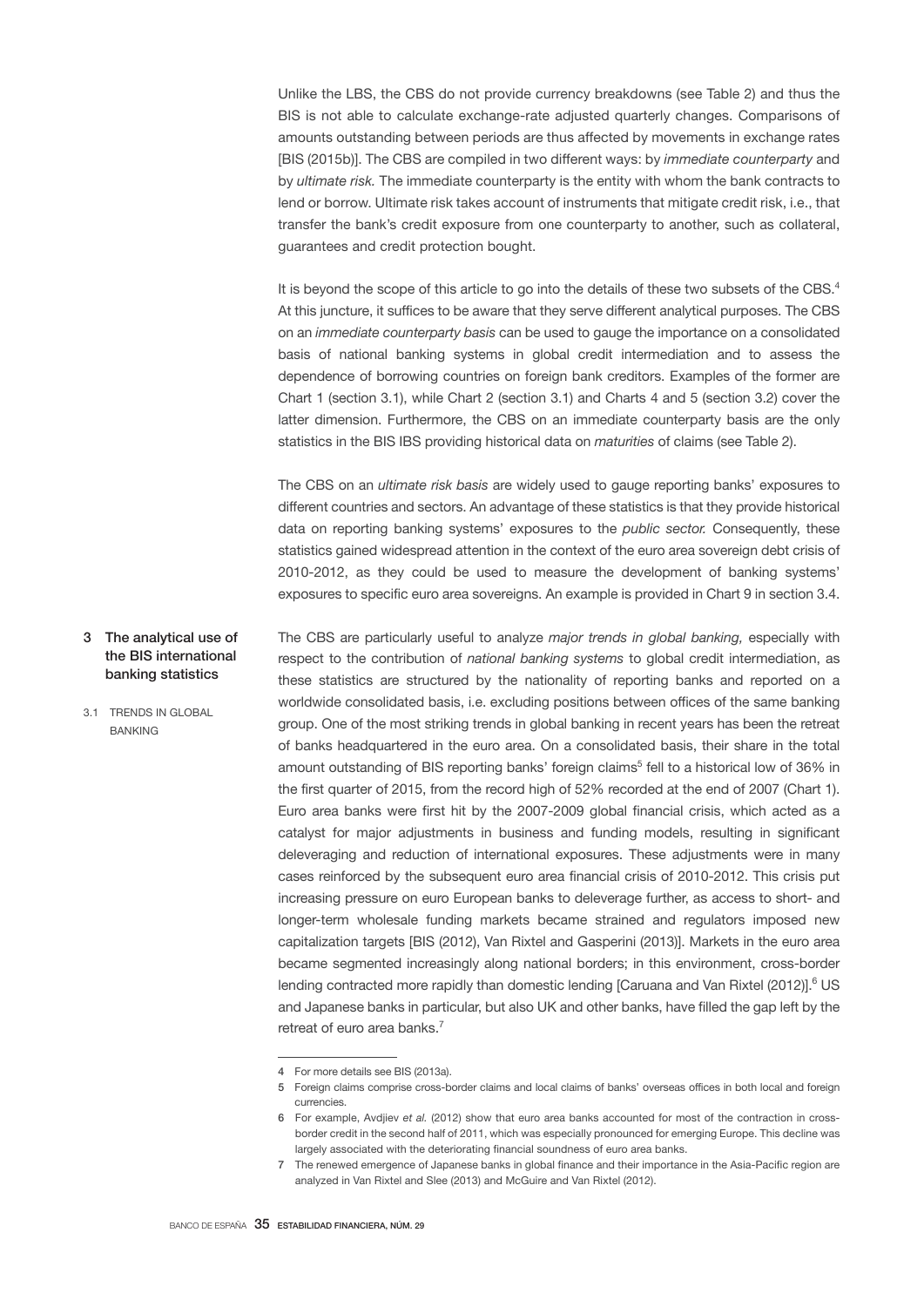### INTERNATIONAL BANKING ACTIVITY BY REPORTING NATIONAL BANKING **CHART 1** CHART 1



SHARE OF NATIONAL BANKING SYSTEMS IN FOREIGN CLAIMS (a)

SOURCE: BIS Consolidated Banking Statistics (Immediate borrower basis).

a Foreign claims are defined as the sum of cross-border claims and local claims in both local and foreign currencies.

The structure of global banking can also be assessed from the perspective of the *borrowing or counterparty country* and by the breakdown of consolidated foreign claims on these countries in *cross-border* and *local positions.* The major trend here has been the steady decline in crossborder claims on developed economies after reaching a historical record high in Q1 2008, reflecting the severe impact of the global financial crisis (Chart 2, Panel A); the significance of this adjustment is even more pronounced when assessed in relative terms to GDP (Chart 2, Panel B). In contrast, local claims have remained much more stable. This different pattern between changes in cross-border and in local positions can be observed often and reflects different business strategies of globally active banks: Cross-border operations can be adjusted easily and fast from the bank's HQ or its offices in international financial centers, while the development of local operations in foreign countries requires long-term commitment to recuperate the high start-up costs. Hence, cross-border credit often plays the role of the adjustment vehicle.<sup>8</sup> The relative importance of local versus cross-border positions is intrinsically linked to banks' business models, which will be discussed in section 3.2.

8 For an analysis of the role of cross-border funding in this respect see for example CGFS (2010a).

### BREAKDOWN OF FORFIGN CLAIMS BY COUNTERPARTY COUNTRY (a) CHART 2





SOURCE: BIS Consolidated Banking Statistics (Immediate borrower basis).

a Foreign claims are defined as the sum of cross-border claims and local claims in both local and foreign currencies

b Countries with banking sectors dealing primarily with non-residents and/or in foreign currency on an scale out of proportion to the size of the host economy.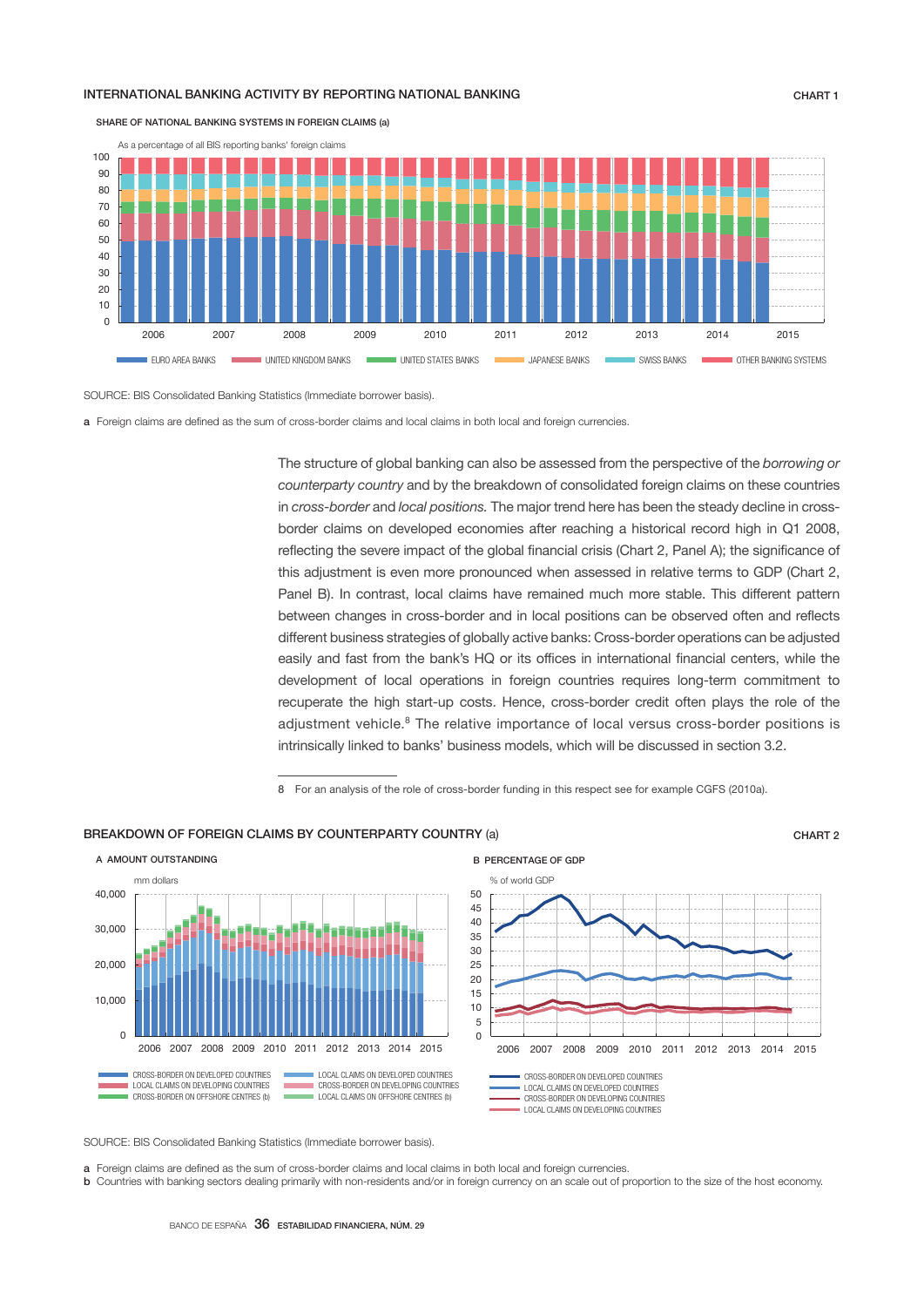## EXCHANGE RATE (AND BREAK) ADJUSTED CHANGES IN CROSS-BORDER CLAIMS (a) CHART 3



B BY RESIDENCE OF COUNTERPARTY, NON- BANKS



SOURCE: BIS Locational Banking Statistics by residence.

a BIS reporting banks' cross-border claims include inter-office claims

**b** Includes claims unallocated by counterparty sector.

The non-consolidated LBS allow for a further analysis of the dynamics of the decline in cross-border claims. As these statistics include a breakdown of cross-border positions by currencies, *exchange rate adjusted changes* in these positions can be calculated. These exchange rate adjusted flows confirm the sharp decline in cross-border claims on developed economies and show that borrowers in the euro area were hit the most. *Banks* located in the euro area were particularly affected by the sharp contraction in international interbank activity (Chart 3, Panel A), while cross-border credit to euro area *non-bank* borrowers remained relatively unaffected (Chart 3, Panel B). The sharp decline in interbank credit to the euro area was the direct consequence of the 2007-2009 global financial crisis and the 2010-2012 euro area crisis. The latter crisis was driven particularly by adverse feedback effects between the weaknesses of certain sovereigns and banks, which disrupted bank funding markets severely, including cross-border funding. An important channel in the strong interaction between government finances and bank funding was the significant amount of sovereign debt on banks' balance sheets, which led to valuation losses and credit risk concerns when sovereign yields rose sharply [Caruana and Van Rixtel (2012)].

Another area where the BIS IBS have become an indispensable tool of analysis is the development of *global banking business models* [McCauley *et al.* (2012), Gambacorta and Van Rixtel (2013)]. Some banks (including Spanish banks) follow the model of *multinational banking,* operating sizeable foreign branches and subsidiaries in multiple jurisdictions across the globe. In contrast, other banks operate directly cross-border from their headquarters in the home country or rely on inter-office transfers. Hence, these so-called *international banks* have limited local business activity in host countries. 3.2 CHARACTERIZATION OF GLOBAL BANKING BUSINESS MODELS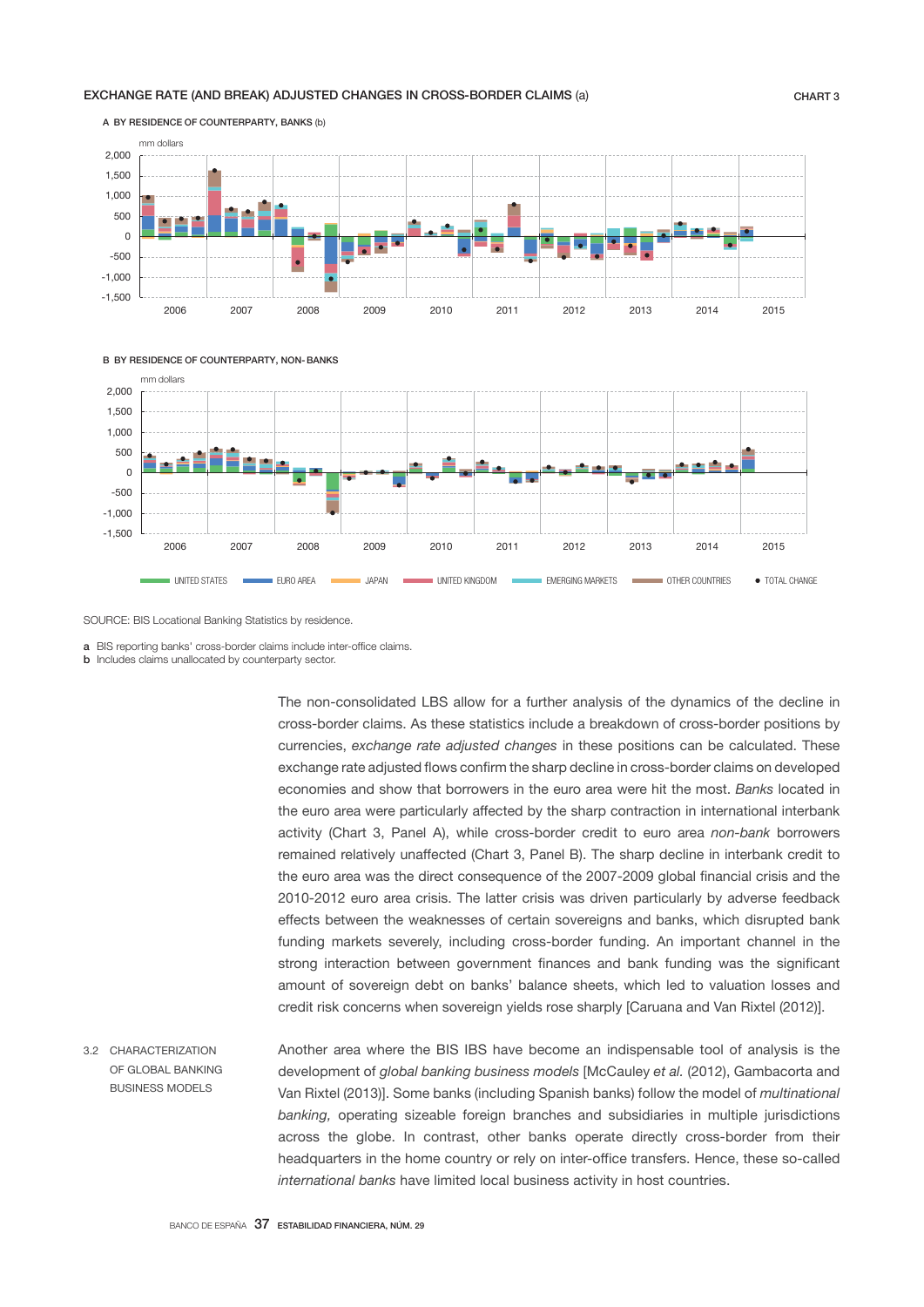Banks also differ in the degree to which they fund their operations locally in the host countries *(decentralized model)* or through internal capital markets from their main offices *(centralized model).*<sup>9</sup> The decentralized model is characterized by a high degree of financial autonomy, in which every subsidiary raises financing under its own name and with its own credit rating. As a consequence, this model makes it easier for markets to accurately assign and price the risk involved in the funding; generally, the decentralized funding model displayed greater stability during the 2007-2009 global financial crisis than the centralized one. In fact, evidence suggests that since this crisis, globally operating banks have increased gradually funding through local sources in the foreign markets where they operate [CGFS (2010b)].

The CBS (on an immediate counterparty basis) allow for an analysis of different business models through the importance of *local positions.* Chart 4 compares the size of local claims (how much of the foreign lending is done on-site in the host country, x-axis) with

9 The latter markets are important funding mechanisms for large and globally active banks and played an important role in their international liquidity adjustments during the 2007-2009 global financial crisis [De Haas and Van Lelyveld (2010), Cetorelli and Goldberg (2012)].

## GLOBAL BANKING BUSINESS MODELS CHART 4



SP

 $\bullet$  sp



#### C UNITED STATES (a)



### D DEVELOPING COUNTRIES (a)

JP

EU

JP

**o**US

 $\bullet$  EU

Local claims

US



● 2008 Q1 2015 Q2

SOURCE: BIS Consolidated Banking Statistics (Immediate borrower basis).

- a Foreign claims are defined as the sum of cross-border claims and local claims in both local and foreign currencies. Horizontal axis: Local claims are calculated as total claims extended by banks' foreign offices to residents of the host country, divided by their total foreign claims on the host country. Vertical axis: Local funding measures the degree of local funding (i.e., funding obtained in the host country) of local claims, expressed as percentage of total foreign claims. Bank are classified according to the nacionality of their headquarters: UK = United Kingdom, JP = Japan, US = United States, EU = Euro area, SP = Spain.
- **b** In this chart EU represents activity of euro area banks in other euro area countries than those where they are headquartered.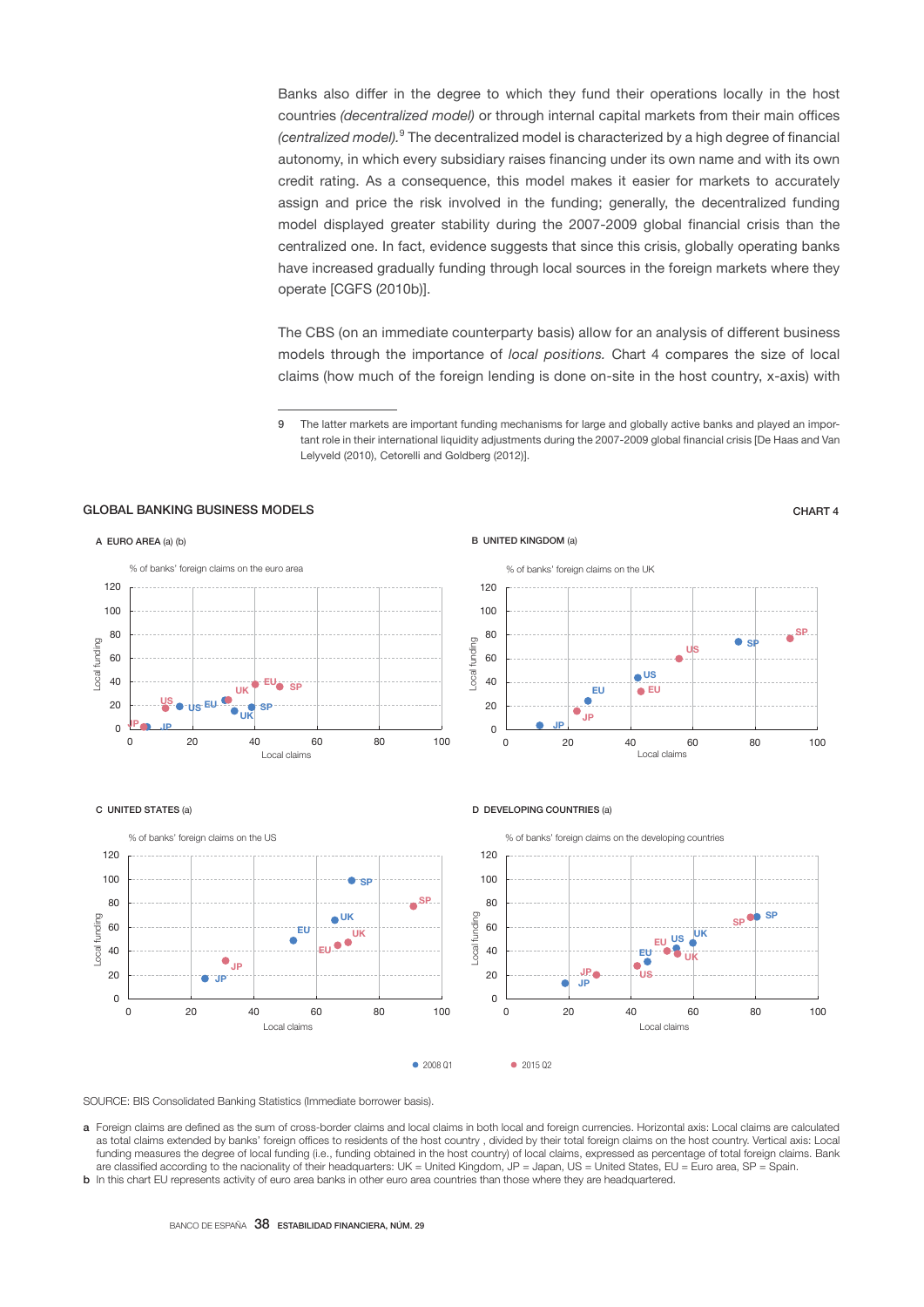that of local funding (how much of these operations are funded locally, y-axis) for various home country banking systems vis-à-vis the euro area, the United Kingdom, the United States and emerging market economies.<sup>10</sup> *Multinational banks with decentralized funding* in the host countries are concentrated in the top right-hand corners of the panels in Chart 4, as the shares of local claims and local funding as percentage of total foreign claims (= cross-border and local claims) are relatively high. Of the major banking systems, Spanish banks are the most pronounced exponent of the *"multinational/decentralized funding"* model, especially vis-à-vis the UK, US and emerging market economies (Panels B, C and D, respectively). Spanish banks conduct almost completely their foreign operations to these countries on a local basis, with just a minor part through crossborder operations. Other examples of this business model are the foreign operations of US banks vis-à-vis residents in the UK (Panel B) and those of euro area and UK banks vis-à-vis the US (Panel C) and vis-à-vis emerging market economies (Panel D). The importance of the multinational model and decentralized funding increased significantly from 2008 (blue dots) to 2015 (purple dots) in the UK, with the local operations (both lending and funding) of euro area, Spanish, US and Japanese banks all increasing (Panel B, shift towards top right-hand corner). Some of these changes may be explained by strategic responses to the 2007-2009 global financial crisis, such as acquisitions by foreign banks (i.e., banks headquartered abroad) of domestic banks that were bailed out by their governments.

In contrast, *international banks with centralized funding* concentrated at their HQ in the home country or in international financial centers, which rely more on cross-border lending and funding, are located in the bottom left-hand corners of the panels in Chart 4, such as Japanese banks (most pronounced vis-à-vis euro area residents, see Panel A).

The CBS can be used to investigate further the pattern of *local positions* on a consolidated basis (excluding inter-office positions). This is important information to assess credit risk exposures of national banking systems: While banks providing cross-border credit from their HQ in the home country carry the full credit risk of this exposure (in case this risk is not passed on through hedging to other entities), for credit provided through local subsidiaries overseas they carry only the risk commensurate with the size of their participation in the subsidiary.

Turning to exposures on developing countries, local claims on residents of these countries vary greatly from the perspective of the reporting banking systems. In the first quarter of 2015, Spanish banks provided the bulk of local credit in Latin America and the Caribbean (USD 354 bln or 55%), while UK banks were the largest local foreign lenders in Africa and the Middle East (USD 118 bln or 59%) (Chart 5 Panels B and D). The Asia-Pacific region and Emerging Europe displayed a more varied pattern in terms of foreign banks' local activities, with the largest players holding smaller market shares (USD 273 bln or 33% for UK banks and USD 104 bln or 19% for French banks, respectively; Chart 5, Panels A and C). Banks headquartered in emerging markets have gained importance in local banking operations in countries of the same region [see also CGFS (2014)], such as Brazilian banks in Latin America and the Caribbean. Chart 5 also shows that local claims on Asia-Pacific as a percentage of total foreign claims on the region (= cross-border plus local claims) have declined steadily (blue line, top left-hand panel). This is related to the rise of China as the major recipient of foreign credit in the

<sup>10</sup> Gambacorta and Van Rixtel (2013). For more details see Box 3 in this BIS working paper.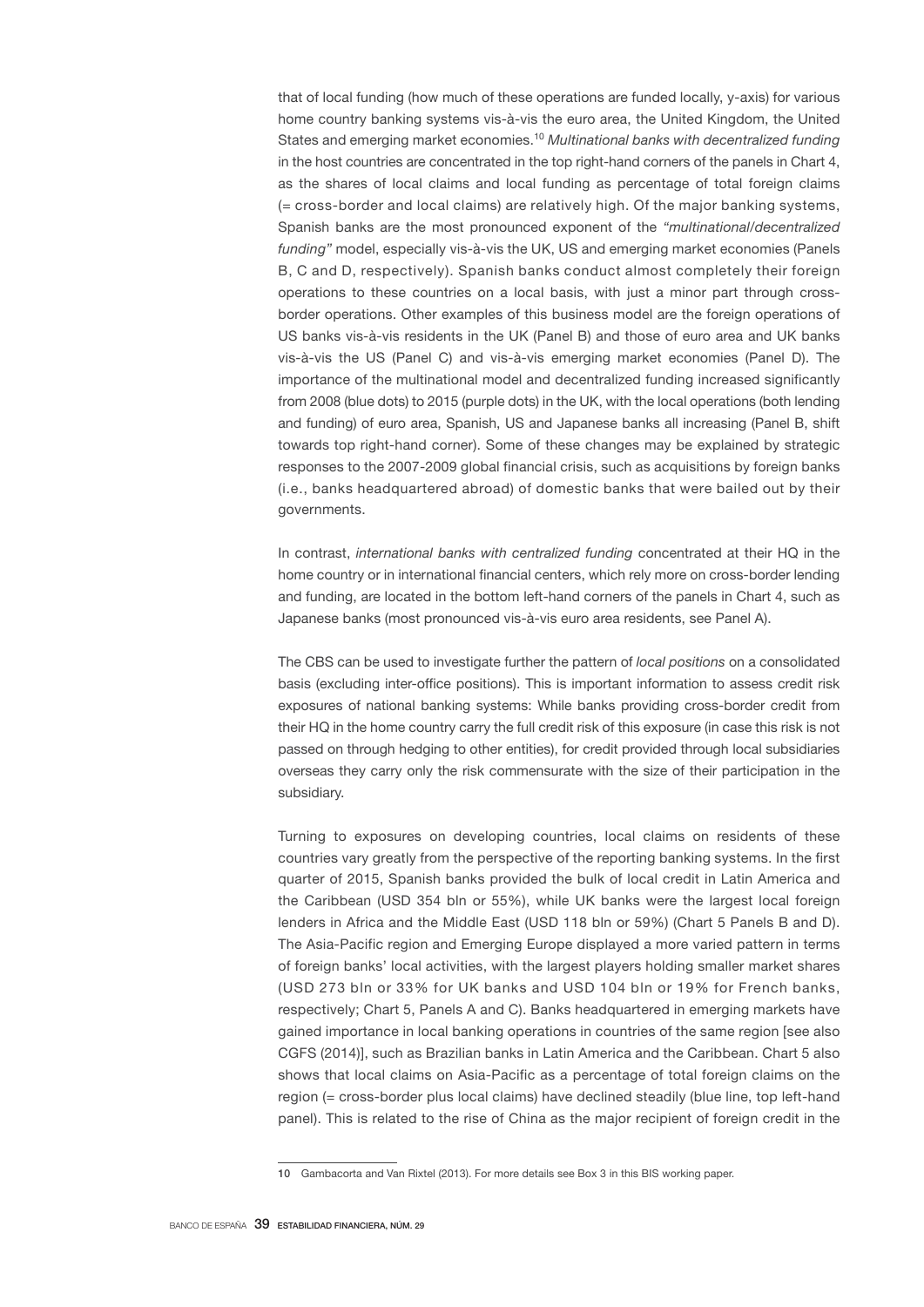### LOCAL OPERATIONS IN EMERGING MARKET ECONOMIES (a) CHART 5

#### 200  $\Omega$ 400  $600$ 800 1,000  $\Omega$ 20 40  $60$ 80 100 2006 2007 2008 2009 2010 2011 2012 2013 2014 2015 UNITED KINGDOM UNITED STATES<br>UNITED KINGDOM UNITED STATES JAPAN SINGAPORE<br>EURO AREA SANGAPORE EURO AREA SANGAPORE EURO AREA OTHER SHARE LOCAL CLAIMS (Left-hand scale) A ASIA-PACIFIC (b) mm dollars

B LATIN AMERICA AND CARIBBEAN



#### C EMERGING EUROPE



#### D AFRICA AND MIDDLE EAST



SOURCE: BIS Consolidated Banking Statistics (Immediate borrower basis).

a Ranked by the five largest foreign banking systems in terms of size of local claims.

**b** Data for Japan are confidential before 2013 04.

region: The bulk of this credit is provided on a cross-border basis, as local operations of foreign banks in China are modest.

The *global funding models* of internationally active banks can be investigated further with the LBS by nationality (see Table 2), which offer a more detailed sectoral breakdown of interbank positions in inter-office accounts (within the same banking group) and unrelated banks (with other banks not belonging to the same group). The use of cross-border funding has declined across the board for major national banking systems since Q1 2008, but the most pronounced for euro area banks. The cumulative contraction (exchange rate adjusted) in cross-border liabilities of these banks from Q1 2008 to Q1 2015 totaled around USD 2.4 trillion, mostly through a reduction in borrowing from unrelated banks (Chart 6, Panel A). UK banks reduced their cross-border funding by a cumulative USD 1.6 trillion, relatively evenly split between lower cross-border inter-office liabilities and lower borrowing from unrelated banks (Chart 6, Panel C). The adjustment of cross-border funding by US and Swiss banks was more modest and was realized through reduced cross-border borrowing from other sectors than banks and lower cross-border inter-office liabilities, respectively (Chart 6, Panels B and D).

The availability of currency breakdowns in the LBS allows for an analysis of *foreign currency exposures* related to global banking. The BIS reports these breakdowns for the 3.3 FOREIGN CURRENCY EXPOSURES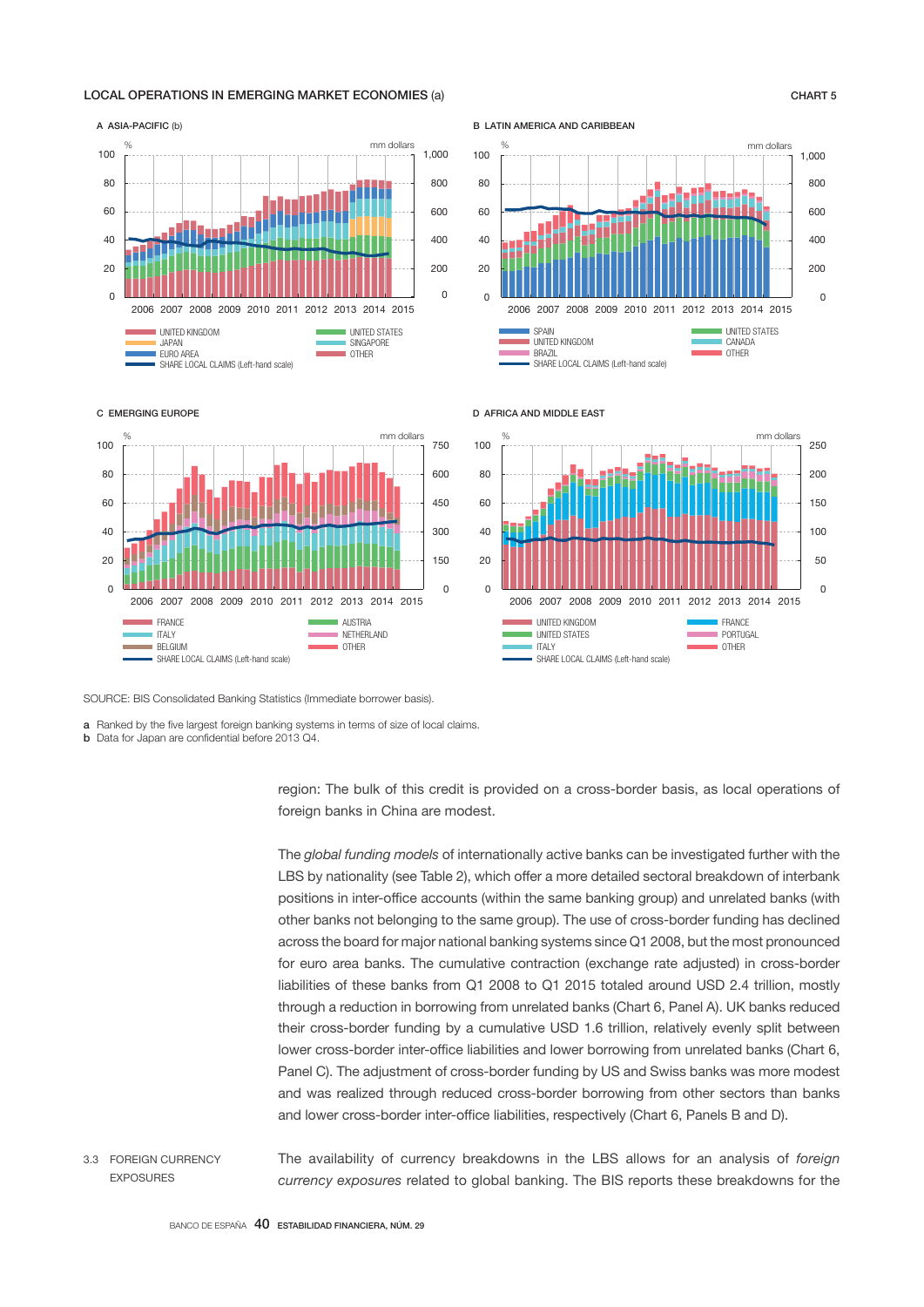

## CROSS-BORDER FUNDING MODELS (a) CHART 6

SOURCE: BIS Locational Banking Statistics by nationality.

a Exchange rate adjusted changes, cumulative changes since january-2008.

major international currencies (US dollar, euro, Japanese Yen, pound sterling and Swiss franc), with a rest category "other currencies". In Q1 2015, cross-border claims denominated in euros increased strongly by USD 536 billion (Chart 7). This was the largest quarterly increase in eight years and may be related to the increased attractiveness of the euro as an international funding currency at that time.<sup>11</sup>

## CHANGES IN CROSS-BORDER FOREIGN CURRENCY EXPOSURES (a) CHART 7



SOURCE: BIS Locational Banking Statistics by residence.

a Exchange rate- and break- adjusted changes. BIS reporting banks' cross-border claims include inter-office claims.

<sup>11</sup> At that time, market expectations of a weakening of the euro against the US dollar prevailed, against the background of the diverging monetary policy stance of the Federal Reserve and ECB and expectations of a normalization of the Fed's interest rate policy. As a result, US corporations started to issue more euro denominated debt in international capital markets, which may have been absorbed by BIS IBS reporting banks either through outright purchases or underwriting.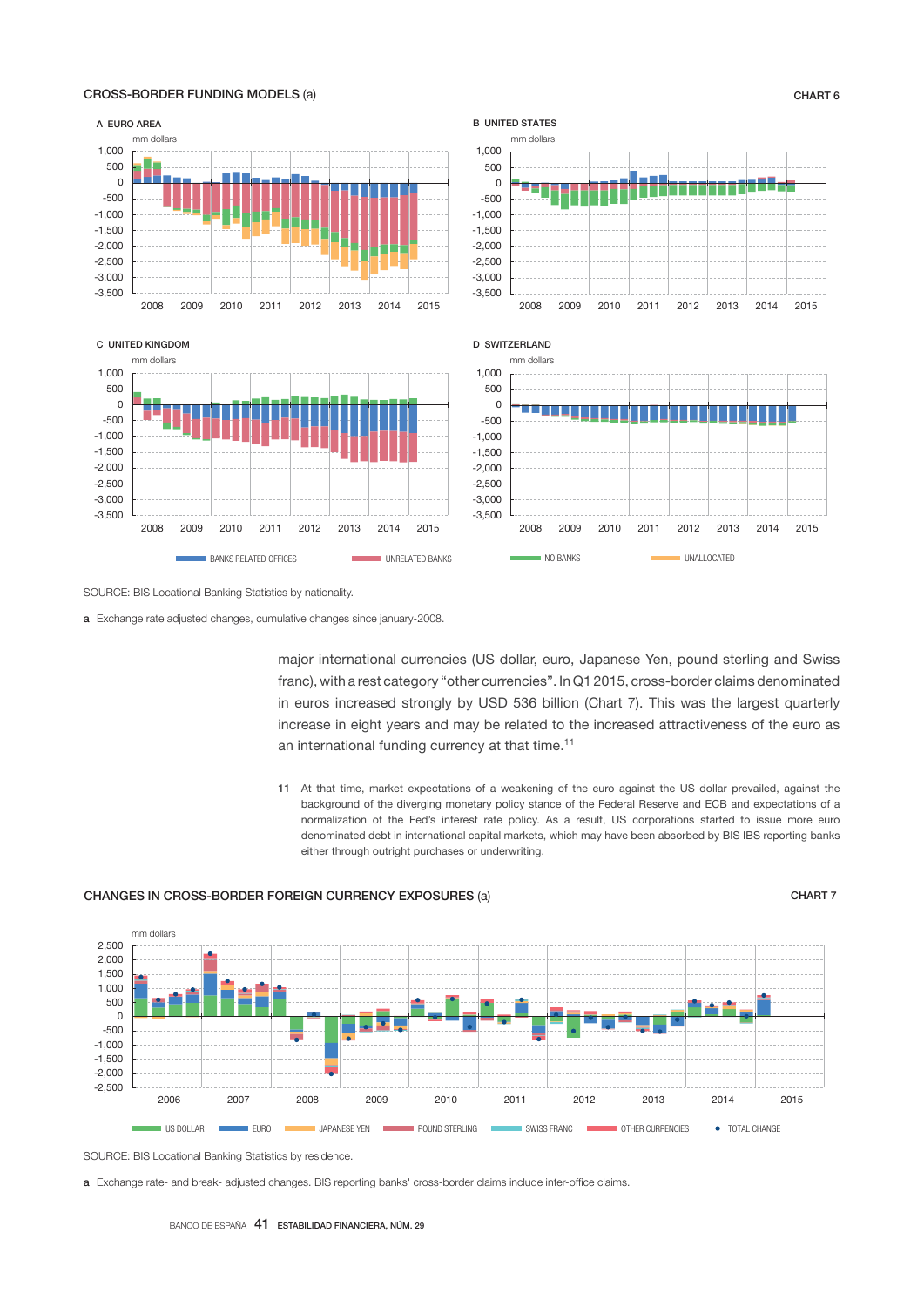## US DOLLAR CROSS-BORDER EXPOSURES TO EMERGING MARKET ECONOMIES CHART 8





The LBS can also be used for a detailed analysis of the foreign currency exposures of *individual countries,* such as emerging market economies (EMEs). In recent years, EME non-financial firms increasingly resorted to issuance of foreign currency denominated debt, especially in US dollar [Fuertes and Serena (2015)]. With the expected normalization of US monetary policy and possible associated upwards pressures on US interest rates and the US dollar, the maintenance and refinancing of this debt would become more costly [García Luna and Van Rixtel (2013)]. Chart 8 shows the amount of US dollar-denominated cross-border liabilities of several major EMEs (liabilities of bank and non-bank sectors of these countries combined),<sup>12</sup> in absolute amounts and relative to GDP. The volume of foreign banks' US dollar-denominated credit to these countries has grown rapidly especially for Brazil (Chart 8, Panel A); relative to GDP this exposure has increased both for Brazil and Turkey (Chart 8, Panel B).

The BIS IBS have proven to be of crucial importance in the analysis of the 2007-2009 global financial crisis and the 2010-2012 euro area financial crisis. With respect to the latter, information on the exposures of national banking systems to *foreign sovereigns,*  such as the Greek sovereign, were indispensable for making assessments of risks to financial stability. The CBS on an ultimate risk basis provide historical data on the exposures of reporting banks to the public sector and hence these statistics became increasing popular with the development of the euro area crisis in 2010.<sup>13</sup> The data show that banks headquartered in the euro area reduced their foreign exposures to Greek, Irish, Italian, Portuguese and Spanish public sector borrowers in parallel to the intensification of this crisis, from USD 449 billion in Q3 2010 to a low of USD 176 billion in Q2 2012 (Chart 9). In the first quarter of 2015, these exposures had recovered somewhat to USD 271 billion. Simultaneously, both euro area banks and especially non-euro area banks increased their foreign exposures to the public sector in other euro area countries, in particular in Germany and France; those of the latter group of banks expanded strongly to a historical record high of USD 835 billion in the first quarter of 2012, which compared to just USD 459 billion two years earlier. With the easing of the euro area financial crisis, these exposures were largely unwound to more historical proportions (Chart 9). 3.4 THE IMPACT OF THE EURO AREA FINANCIAL CRISIS ON GLOBAL BANKING

<sup>12</sup> Of course, these exposures include only US dollar-denominated lending by banks. Other US dollar-denominated financing obtained by borrowers from emerging market economies, for example through issuance of US dollar bonds in international debt markets [see Fuentes and Serena (2015)], are not included.

<sup>13</sup> Unfortunately, the BIS data on the public sector exposures do not distinguish between debt securities held in the banking book and those in the trading book. The former are held to maturity and priced (and hence reported) at book value, while the latter are held for trading purposes and valued (and reported) at market prices. Hence, the data are not corrected for valuation effects, which may play a role in changes in reported public sector exposures.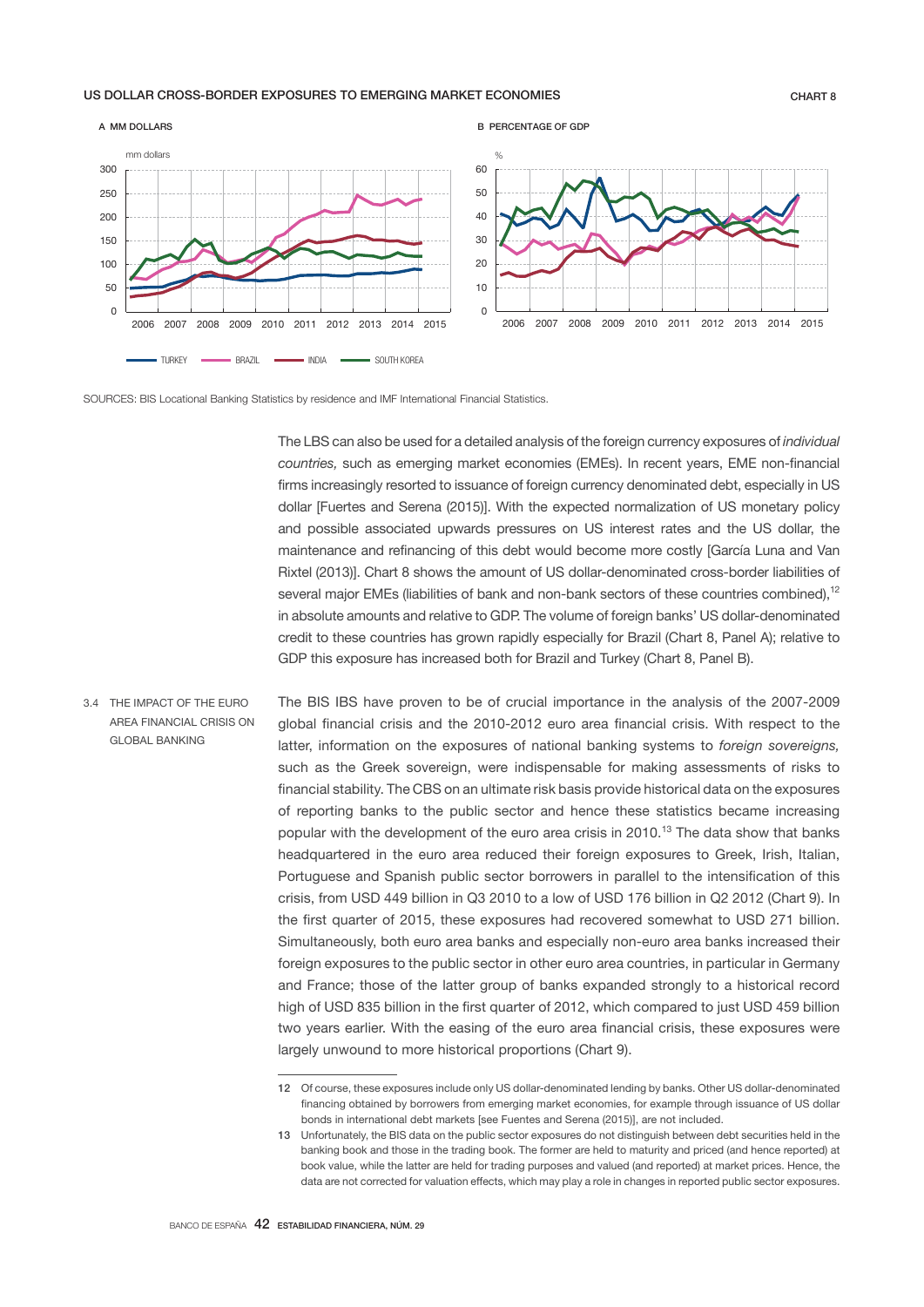### FOREIGN EXPOSURES TO EURO AREA SOVEREIGNS (a) CHART 9



SOURCE: BIS Consolidated banking statistics (ultimate risk basis).

- a Positions expressed at constant end-Q1 2015 exchange rates bases on the assumption that all claims on the public sector in euro area countries are denominated in euros.
- **b** Countries under stress: Greece, Ireland, Italy, Portugal and Spain.

The 2010-2012 euro area financial crisis affected also profoundly *international interbank activity* on the euro area [García Luna and Van Rixtel (2014)]. The LBS, which include data on cross-border assets and liabilities, show that globally active banks reduced drastically their cross-border interbank lending to banks located in the euro area, which showed different patterns across euro area countries. Banks in Germany were large net recipients of international interbank funding, especially during 2010-2013 (Chart 10, Panel A). When the euro area financial crisis started to develop in the first half of 2010, cross-border interbank liabilities of banks in Germany increased, offsetting part of the cumulative decline of the previous two years (liabilities, red line). At the same time, these banks continued to reduce their cross-border interbank lending (assets, blue line). The worsening of the euro area financial crisis from June 2011 to June 2012 led to a further sharp increase in the interbank liabilities of banks in Germany. This expansion was mirrored by higher deposits maintained with the Eurosystem (green line). With the normalization of conditions in the euro area from the second half of 2012 onwards, cross-border interbank activity involving banks in Germany and their claims on the Eurosystem returned to historical proportions as well. In contrast, banks in the countries under stress experienced a large fall in their cross-border interbank funding (liabilities, red line), while their interbank lending declined more modestly (assets, blue line) (Chart 10, Panel B). Cross-border interbank borrowing by these banks fell by a cumulative \$1.2 trillion during 2008-2013. The resulting large international funding gap (i.e., growing gap between blue and red lines) was covered by increased borrowing from the Eurosystem (green line). Hence, the Eurosystem replaced the international interbank market as a funding mechanism for these countries.

The Committee on the Global Financial System (CGFS), which provides guidance to the compilation of the BIS IBS, approved in 2012 a set of important enhancements of these statistics. They aimed at filling gaps in the data that were exposed to a large extent by the 2007-2009 global financial crisis [CGFS (2012)]. The most important improvements are the following [Avdjiev *et al.* (2015)]. First, the enhancements introduce information about the reporting banks' *domestic positions* as well, in addition to their international activities. Hence, the IBS will provide extended coverage of banks' balance sheets, both for the LBS and CBS. Since end-June 2012, the LBS have started to provide information on banks' *local positions,* i.e., the positions against residents of the country where they are located, in *local currency* (for example, the euro-denominated claims of banks in Spain on Spanish 4 Enhancements and conclusions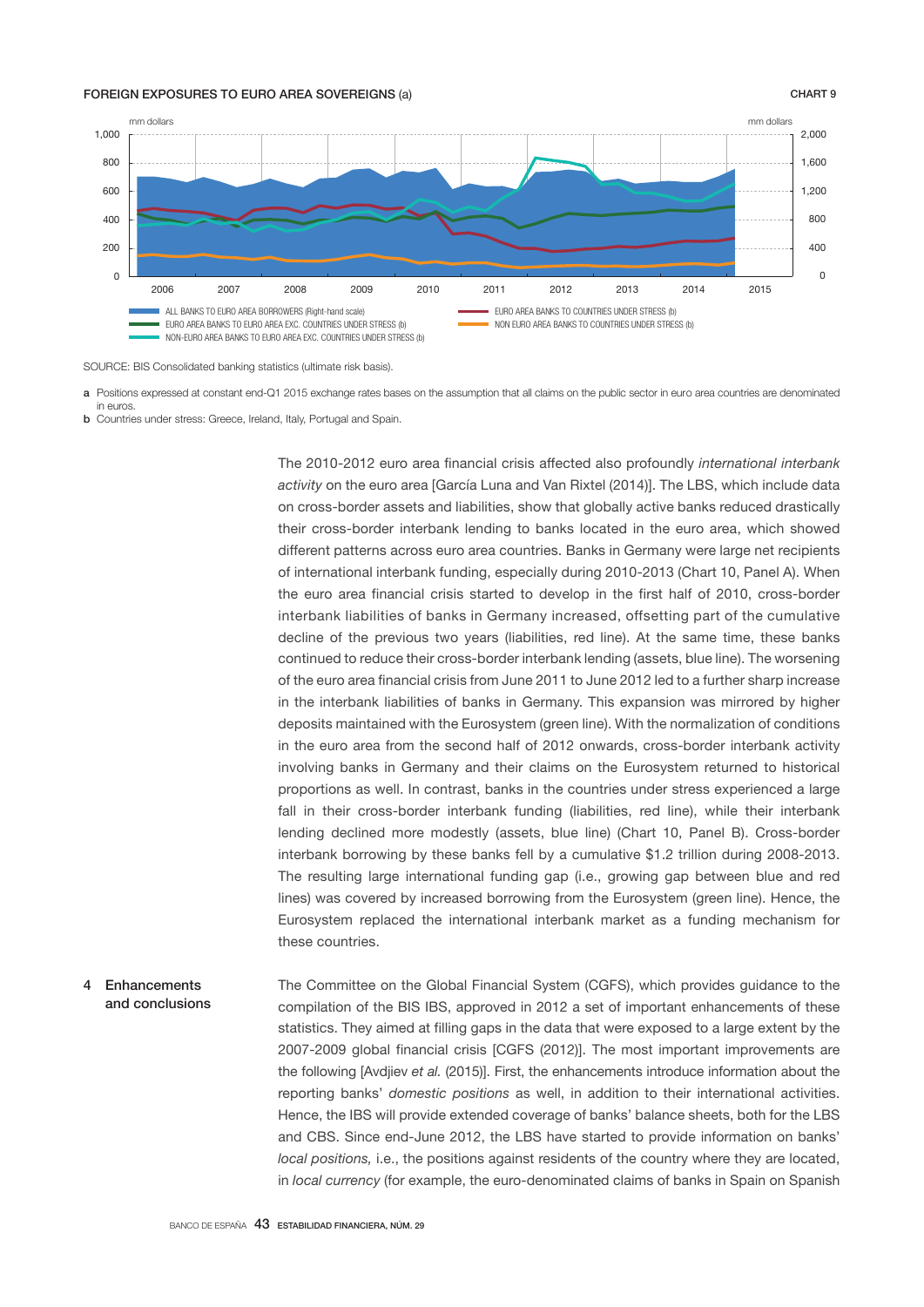### ADJUSTMENTS IN CROSS-BORDER INTERBANK POSITIONS IN THE EURO AREA (a) CHART 10



B BANKS IN GREECE, IRELAND, ITALY, PORTUGAL AND SPAIN



SOURCES: BIS Locational Banking Statistics by residence and IMF International Financial Statistics.

a Exchange rate adjusted changes, cumulative changes since end-March 2008.

residents). Moreover, since end-2013, the CBS have reported their worldwide consolidated claims on residents of their *home country,* i.e., the country where they are headquartered (for example, the worldwide consolidated claims of Spanish banks on residents in Spain). Second, the enhancements add more information about banks' counterparty sectors, with much more details on banks' funding structures. In the CBS, banks have reported since end-2013 their total liabilities on a consolidated basis, with a breakdown by instruments. Moreover, in both the LBS and CBS, the number of counterparty sectors was increased. "Non-bank" entities are separated now between "non-bank financial counterparties" and "non-financial counterparties"; on a voluntarily basis (i.e., not required), the latter group is divided in "nonfinancial corporations", "households" and "governments". Further enhancements are related to providing more information in the LBS on the nationality of the reporting banks and currency breakdowns.14

These enhancements make significant and structural improvements to the BIS IBS which ensure that these statistics are up-to-date with changes in the financial structure and remain relevant for assessments of financial stability and credit intermediation. It needs to be kept in mind that it will take several more years before the enhancements will be completed fully [for more details see Avdjiev *et al.* (2015)]. Some enhancements have already been implemented in recent years, but at a different pace by each reporting authority and with different time-lags for the LBS and CBS. Thus, the new data are incomplete in the initial periods, which complicates historical analyses based on the enhancements at this juncture.<sup>15</sup> However, these limitations will be eliminated gradually and not before long, analysts of global banking will have at their disposal a much broader set of historical data to assess the activities of globally active banks.

At the same time, there still remains room for further improvements in coverage and depth of the BIS IBS. First, the statistics include currently only balance sheet information; there is no data available from profit and loss statements. Hence, it is not possible to assess the profitability and financial soundness of banking systems, which is paramount for analyses of different business models and international exposures of reporting countries. Second,

<sup>14</sup> A complete and detailed overview of the enhancements is beyond the scope of this article. For that see CGFS (2012) and Avdjiev *et al.* (2015).

<sup>15</sup> For this reason, and given the fact that the enhancements are not available at all before Q2 2012 for the LBS and before Q4 2013 for the CBS, we decided not to use them in the analytical examples in this article.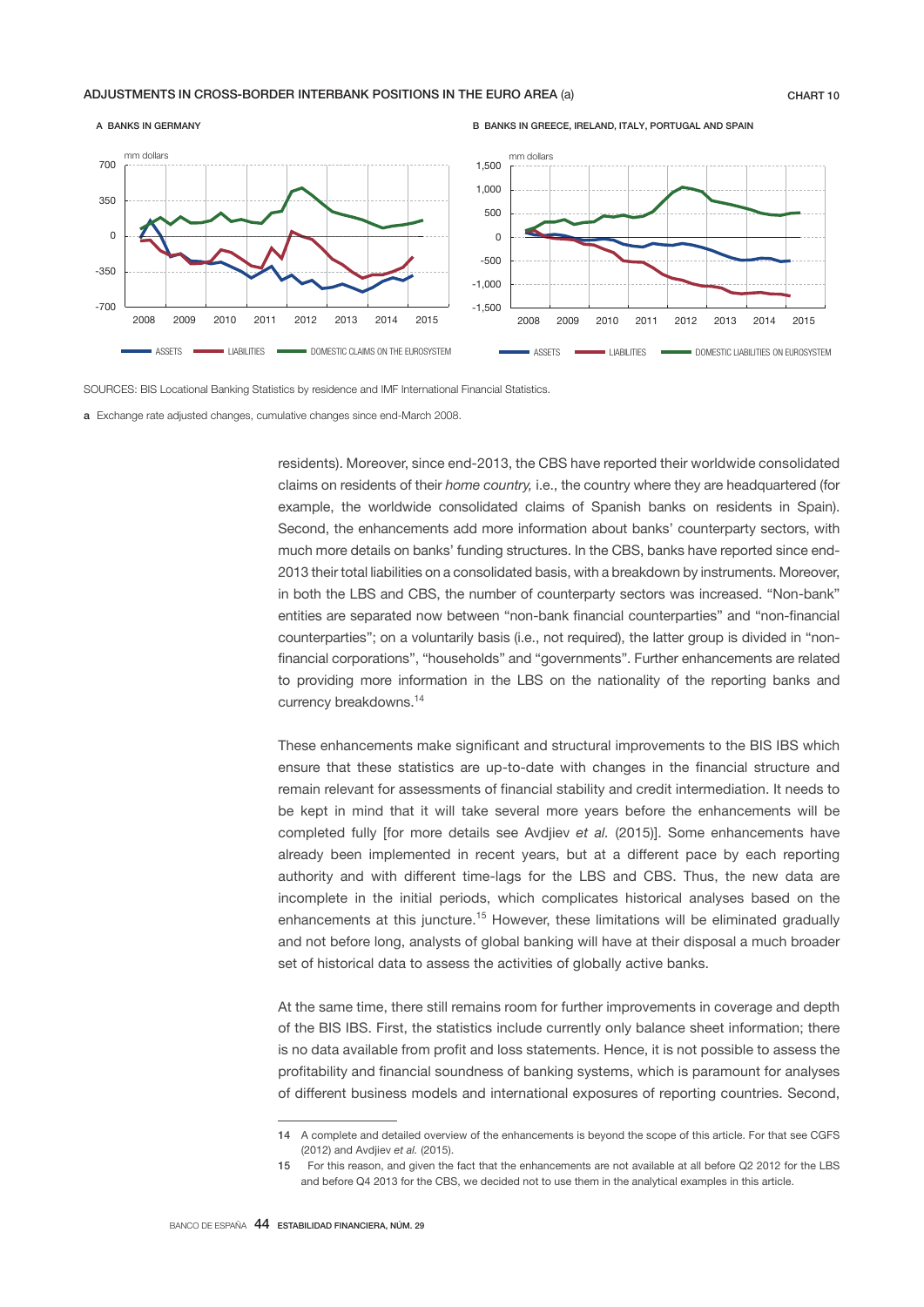more detailed information on off-balance sheet activities would be helpful to assess risk exposures. Third, important G20 countries, such as Argentina, China, Russia and Saudi Arabia, are not yet participating in the IBS. With banks of these countries assuming much greater international importance in recent years – for example three Chinese banks have been classified as Global Systemically Important Banks (G-SIBs) by the Financial Stability Board (FSB) as of November 2014 – their inclusion as reporting banks in the IBS is crucial.<sup>16</sup>

#### **REFERENCES**

- AVDJIEV, S. (2010). "Measuring banking system's exposures to particular countries", *BIS Quarterly Review,* June, p. 20. AVDJIEV, S., Z. KUTI and E. TAKATS (2012). "The euro area crisis and cross-border lending to emerging markets", *BIS Quarterly Review,* December, pp. 37-47.
- AVDJIEV, S., P. MCGUIRE and P. WOOLDRIDGE (2015). "Enhanced data to analyse international banking", *BIS Quarterly Review,* September, pp. 53-68.
- BANK FOR INTERNATIONAL SETTLEMENTS (2012). "European bank funding and deleveraging", *BIS Quarterly Review,* March, pp. 1-12.
- (2013a). *Guidelines for reporting the BIS international banking statistics: version incorporating Stage 1 and Stage 2 enhancements recommended by the CGFS* (http://www.bis.org/statistics/bankstatsguide.pdf).
- (2013b). Statistical release: Preliminary international banking statistics at end-March 2013, July (https://www.bis. org/statistics/rppb1307.htm).
- (2015a). "Introduction to BIS statistics", *BIS Quarterly Review,* September, pp. 35-51 (https://www.bis.org/publ/ qtrpdf/r\_qt1509e.htm).
- (2015b). *BIS Statistical Bulletin,* September (https://www.bis.org/statistics/bulletin1509.htm).
- BERNANKE, B., C. BERTAUT, L. DEMARCO and S. KAMIN (2011). "International capital flows and the returns to safe assets in the United States, 2003-2007", *Bank of France Financial Stability Review,* 15, February, pp. 13-26.
- BLANK, S., and C. BUCH (2010). "International bank portfolios: short and long-run responses to macroeconomic conditions," *Review of International Economics,* 18(2), pp. 289-306.
- BRUNO, V., and H. S. SHIN (2015a). "Capital flows and the risk-taking channel of monetary policy", *Journal of Monetary Economics,* 71, pp. 119-132.
- (2015b). "Cross-border banking and global liquidity", *Review of Economic Studies,* 82, pp. 535-564.
- BUCH, C. (2003). "Information or regulation: What drives the international activities of commercial banks?", *Journal of Money, Credit and Banking,* 35(6), pp. 851-869.
- CARUANA, J., and A. VAN RIXTEL (2012). "Mercados financieros internacionales y financiación bancaria en la zona del euro: dinámica y participantes", *Economistas,* No. 133, December.
- CERUTTI, E., G. HALE and C. MINOIU (2015a). "Financial crises and the composition of cross-border lending", *Journal of International Money and Finance,* 52, pp. 60-81.
- CERUTTI, E., S. CLAESSENS and L. RATNOVSKI (2015b). *Global liquidity and drivers of cross-border bank flows,*  paper presented at the XX LACEA Annual Meeting, 15-17 October, Santa Cruz (Bolivia).
- CETORELLI, N., and L. GOLDBERG (2011). "Global banks and international shock transmission: Evidence from the crisis,» *IMF Economic Review,* 59, pp. 41-76.
- (2012). "Liquidity management of U.S. global banks: Internal capital markets in the Great Recession", *Journal of International Economics,* 88(2), pp. 299-311.
- COMMITTEE ON THE GLOBAL FINANCIAL SYSTEM (2010a). *The functioning and resilience of cross-border funding markets,* CGFS Papers No. 37.
- (2010b). *Funding patterns and liquidity management of internationally active banks,* CGFS Papers No. 39.
- (2010c). *Long-term issues in international banking,* CGFS Papers No. 41.
- (2012). *Improving the BIS international banking statistics,* CGFS Papers No. 47.
- (2014). *EME banking systems and regional financial integration,* CGFS Papers No. 51.
- DE HAAS, R., and I. VAN LELYVELD (2010). "Internal capital markets and lending by multinational bank subsidiaries", *Journal of Financial Intermediation,* 19, pp. 1-25.
- FUERTES, A., and J. M. SERENA (2015). *How firms borrow in international bond markets: Securities regulation and distribution of credit risk,* unpublished mimeograph.
- GAMBACORTA, L., and A. VAN RIXTEL (2013). *Structural bank regulation initiatives: approaches and implications,*  BIS Working Papers No. 412.
- GARCÍA LUNA, P., and A. VAN RIXTEL (2013). "Emerging markets and talk of tapering", *BIS Quarterly Review,* December, pp. 16-17.
- (2014). "International interbank activity in retreat", *BIS Quarterly Review,* March, pp. 14-15.
- HOUSTON, J., C. LIN and Y. MA (2012). "Regulatory arbitrage and international bank flows", *Journal of Finance,* 67, pp. 1845-1895.
- MCCAULEY, R., P. MCGUIRE and G. VON PETER (2012), "After the global financial crisis: from international to multinational banking?", *Journal of Economics and Business,* 64(1), pp. 7-23.
- MCGUIRE, P., and G. VON PETER (2009). *The US dollar shortage in global banking and the international policy response,* BIS Working Paper No. 291.

<sup>16</sup> The BIS CBS allow for estimates of the growing importance in interregional lending in Asia-Pacific of banks which are not headquartered in one of the BIS reporting countries, of which the bulk most likely is provided by Chinese banks. See McGuire and Van Rixtel (2012).